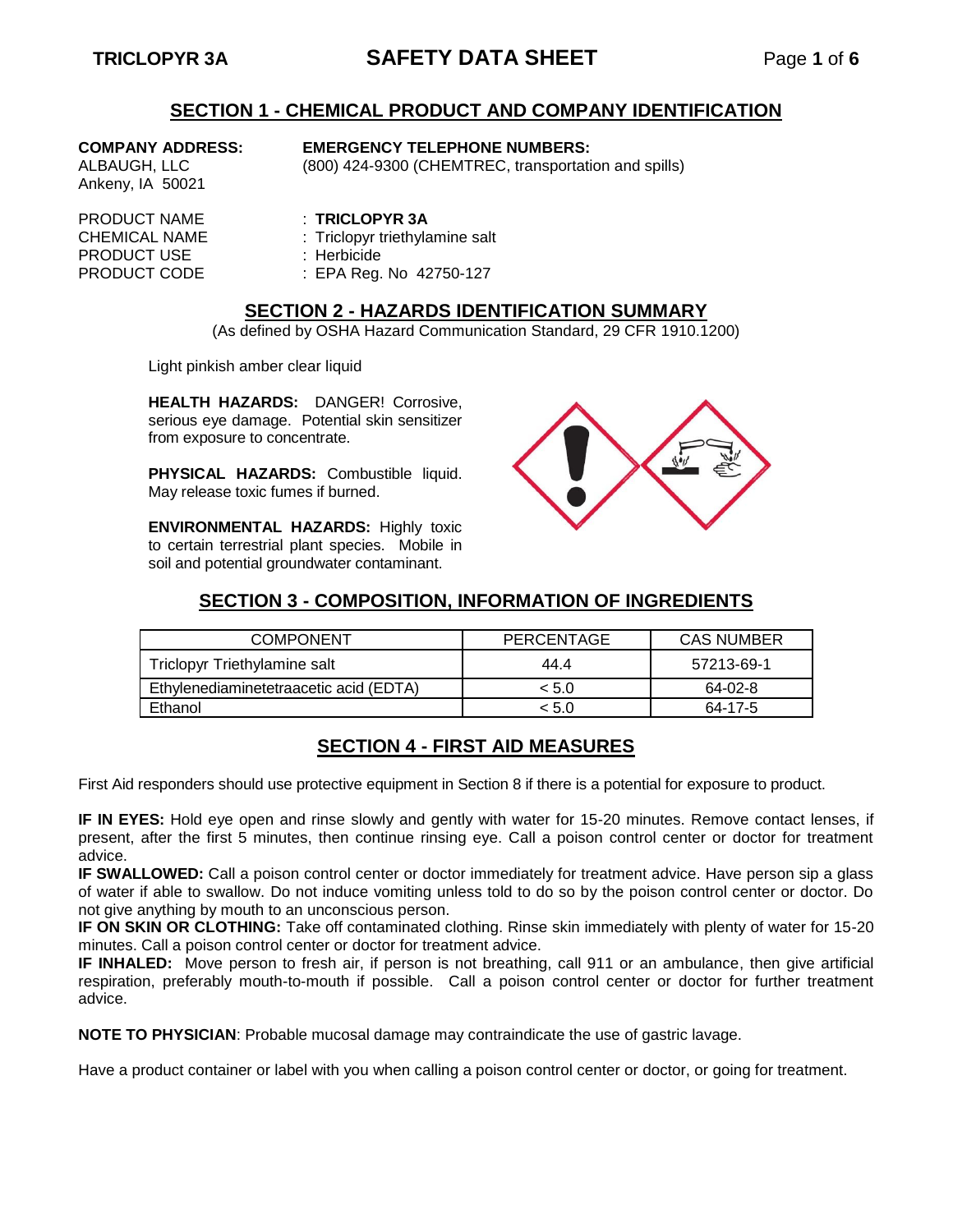# **TRICLOPYR 3A SAFETY DATA SHEET** Page **2** of **6**

## **SECTION 5 - FIRE FIGHTING MEASURES**

| National Fire Protection Rating (NFPA) |  |
|----------------------------------------|--|
|----------------------------------------|--|

| HEALTH              |                    |            |  |          |           |
|---------------------|--------------------|------------|--|----------|-----------|
| <b>FLAMMABILITY</b> |                    |            |  |          |           |
| REACTIVITY          |                    |            |  |          |           |
|                     | 4=Severe 3=Serious | 2=Moderate |  | 1=Slight | 0=Minimal |

**FLASHPOINT:** 141°F (61°C)

**EXTINGUISHING MEDIA:** Use foam, dry chemical, carbon dioxide, or water spray when fires involve this material.

**FIRE AND EXPLOSION HAZARD:** May decompose in fire due to thermal decomposition, releasing toxic gases.

**FIRE FIGHTING INSTRUCTIONS:** Evacuate area and fight fire upwind from a safe distance to avoid possible hazardous fumes and decomposition products. Dike and collect water used to fight fire to prevent environmental damage due to run off. Foam or dry chemical fire extinguishing systems are preferred to prevent environmental damage from excessive water runoff. Minimize use of water to prevent environmental contamination

**FIRE FIGHTING EQUIPMENT:** Self-contained breathing apparatus with full facepiece and protective clothing.

### **SECTION 6 - ACCIDENTAL RELEASE MEASURES**

**IN CASE OF SPILLS OR LEAKS:** Clean up spills immediately, observing precautions in Section 8 of this document. Isolate hazard area. Keep unnecessary and unprotected personnel from entering.

**SMALL SPILL:** Absorb small spills on sand, vermiculite or other inert absorbent. Place contaminated material in appropriate container for disposal.

**LARGE SPILL:** Dike large spills using absorbent or impervious material such as clay or sand. Recover and contain as much free liquid as possible for reuse. Allow absorbed material to solidify, and scrape up for disposal. Clean contaminated area thoroughly with water. Pick up wash liquid with absorbent and place in a disposable container.

Minimize use of water to prevent environmental contamination

## **SECTION 7 - HANDLING AND STORAGE**

KEEP OUT OF REACH OF CHILDREN!

Wear proper safety equipment specified in Section 8 when mixing, loading or otherwise handling concentrate.

**HANDLING:** Use only in a well-ventilated area.

**STORAGE:** Store in original container with lid tightly closed. Keep away from food, feed and drinking water. Combustible liquid, store in a well ventilated, dry place away from heat and other sources of ignition.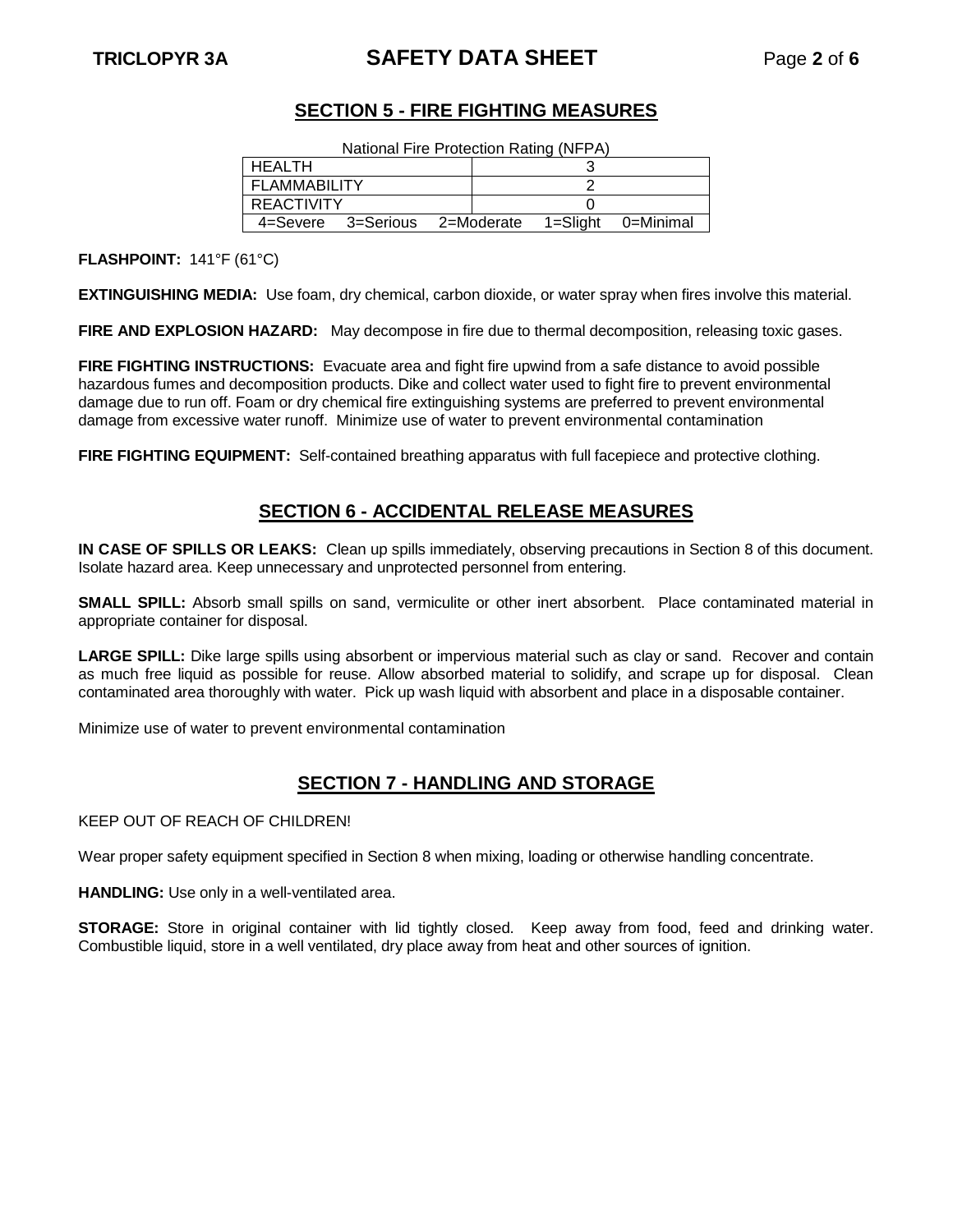### **SECTION 8 - EXPOSURE CONTROLS, PERSONAL PROTECTION**

### **EXPOSURE LIMITS (8 hour TWA, ppm):**

| <b>COMPONENT</b>   | <b>OSHA PEL</b> | <b>ACIGH TLV</b> |
|--------------------|-----------------|------------------|
| Triclopyr TEA salt | Not listed      | Not listed       |
| EDTA               | Not listed      | Not listed       |
| Ethanol            | 1.000           | 1.000            |

**ENGINEERING CONTROLS:** Proper ventilation is required when handling or using this product to minimize exposure to airborne contaminants. Local mechanical exhaust ventilation may be required. Facilities storing or utilizing this material should be equipped with an eyewash facility and a safety shower.

**PERSONAL PROTECTIVE EQUIPMENT:** Applicators and other handlers must wear:

EYE PROTECTION - Protective eyewear such as safety goggles or full face shield.

CLOTHING - Long-sleeved shirt and long pants, Shoes plus socks.

GLOVES – Chemical resistant gloves such as butyl rubber, nitrile rubber, neoprene rubber, or viton.

RESPIRATOR - When handling in enclosed areas where exposure limits may be exceeded, use a respirator approved for pesticides.

Discard clothing and other absorbent materials that have been drenched or heavily contaminated with this product's concentrate. Do not reuse them. Follow manufacturer's instructions for cleaning/maintaining PPE. If no such instructions for washables, use detergent and hot water. Keep and wash PPE separately from other laundry.

**USER SAFETY RECOMMENDATIONS:** Wash hands before eating, drinking, chewing gum, using tobacco or using the toilet. Remove clothing immediately if pesticide gets inside. Then wash thoroughly and put on clean clothing. Remove PPE immediately after handling this product. Wash outside of gloves before removing. As soon as possible wash thoroughly and change into clean clothing.

## **SECTION 9 - PHYSICAL AND CHEMICAL PROPERTIES**

| Appearance:                        | Light pinkish amber clear liquid                                |
|------------------------------------|-----------------------------------------------------------------|
| Odor:                              | Light alkaline odor                                             |
| pH:                                | $8.29 - 9.29$                                                   |
| <b>Melting Point:</b>              | Not applicable                                                  |
| <b>Boiling Point:</b>              | No data                                                         |
| <b>Flash Point:</b>                | 141°F (61°C)                                                    |
| <b>Evaporation Rate:</b>           | No data                                                         |
| <b>Flammability:</b>               | Not flammable                                                   |
| <b>Flammability Limits:</b>        | Not applicable                                                  |
| <b>Vapor Pressure:</b>             | $0.2$ mPa (25 $^{\circ}$ C) (Triclopyr)                         |
| <b>Vapor Density:</b>              | Not applicable                                                  |
| Density:                           | $1.14 - 1.18$ g/ml (9.51 - 9.85 lb/gl)*                         |
| Solubility:                        | No data                                                         |
| <b>Partition Coefficient:</b>      | $log P_{ow} = 0.42$ (pH5), -0.45 (pH7), -0.96 (pH9) (Triclopyr) |
| <b>Auto-Ignition Temperature:</b>  | No data                                                         |
| Decomposition Temperature: No data |                                                                 |
| <b>Viscosity:</b>                  | 21.331 cSt (20°C); 8.679 cSt (40°C)                             |

\*Listed density is an approximate value and does not necessarily represent that of a specific batch.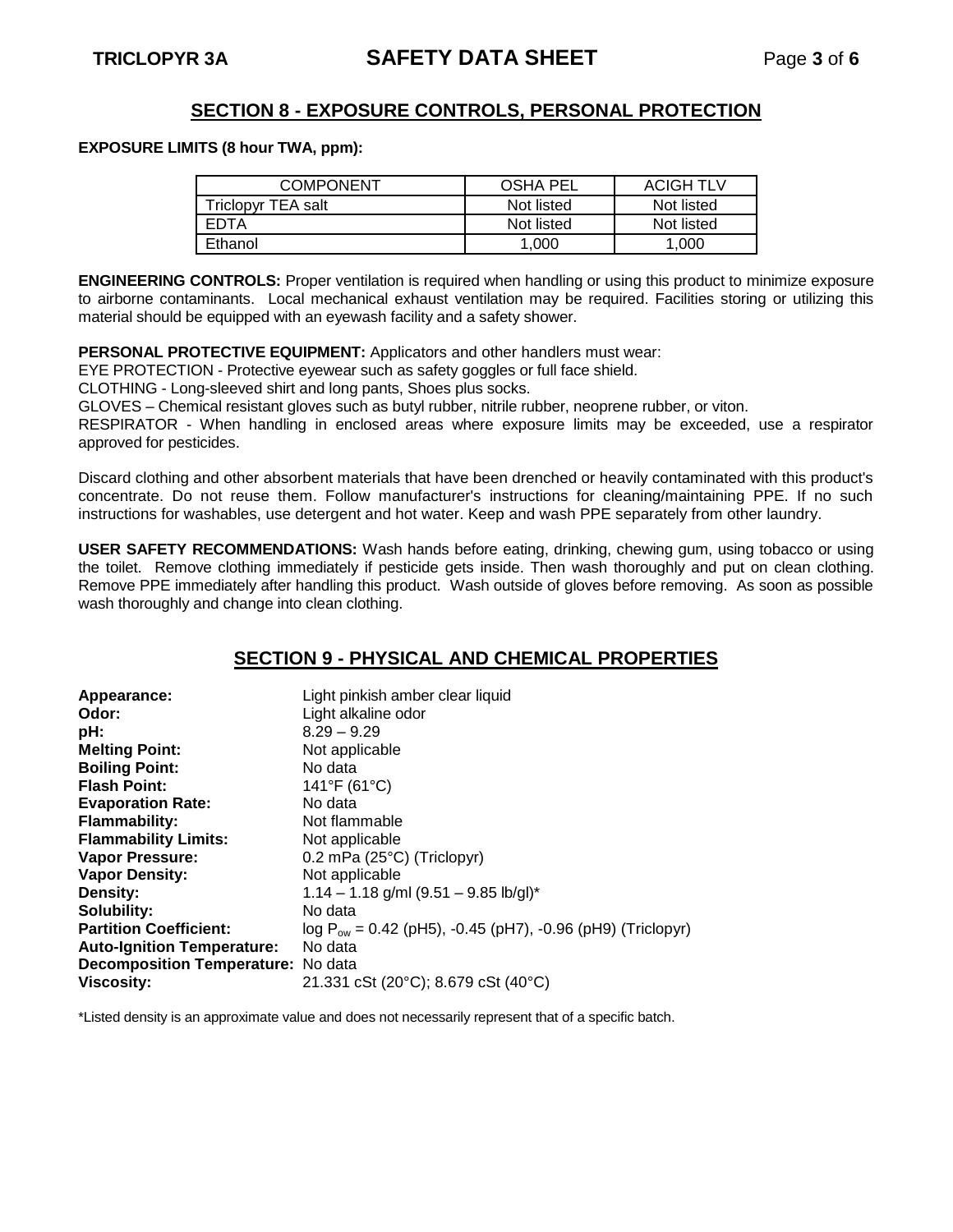### **TRICLOPYR 3A SAFETY DATA SHEET** Page **4** of **6**

# **SECTION 10 - STABILITY AND REACTIVITY**

**PRODUCT REACTIVITY:** None known.

**CHEMICAL STABILITY:** Stable, however may decompose if heated.

**HAZARDOUS REACTION/POLYMERIZATION:** Product will not undergo polymerization.

**CONDITIONS TO AVOID:** Avoid temperatures above (105°F, 40°C) and below 40°F (6°C).

**INCOMPATIBLE MATERIALS:** Strong acids and oxidizing materials.

**HAZARDOUS DECOMPOSITION PRODUCTS:** May decompose to hydrogen chloride, oxides of nitrogen and phosgene when burning.

### **SECTION 11 - TOXICOLOGICAL INFORMATION**

Acute toxicity values from a similar but not identical formulation.

### **ACUTE TOXICITY:**

Oral  $LD_{50}$  (rat)  $-1,800 \text{ mg/Kg}$ <br>Dermal  $LD_{50}$  (rat)  $-5,000 \text{ mg/Kg}$ Dermal  $LD_{50}$  (rat)  $-$  > 5,000 mg<br>Inhalation  $LC_{50}$  (rat)  $-$  > 2.0 mg/L Inhalation  $LC_{50}$  (rat) Eye Irritation (rabbit) - Severely irritating with corneal injury possible. Skin Irritation (rabbit) - Slight irritant Sensitization (guinea pig) - Potential sensitizer from prolonged or repeated exposure

### **CARCINOGEN STATUS:**

| <b>OSHA</b> | $\sim$                   | - Not listed |
|-------------|--------------------------|--------------|
| <b>NTP</b>  | $\overline{\phantom{a}}$ | - Not listed |
| IARC.       |                          | - Not listed |

**TERATOGENICITY:** Evidence of toxicity only at maternally toxic doses.

**MUTAGENICITY:** No evidence of mutagenicity.

### **SECTION 12 - ECOLOGICAL INFORMATION**

**ENVIRONMENTAL SUMMARY:** Do not contaminate water when disposing of equipment washwaters. Under certain conditions, treatment of aquatic weeds can result in oxygen depletion or loss due to decomposition of dead plants, which may contribute to fish suffocation. This loss can cause fish suffocation. Therefore, to minimize this hazard, do not treat more than one-third to one-half of the water area in a single operation and wait at least 10 to 14 days between treatments. Begin treatment along the shore and proceed outwards in bands to allow fish to move into untreated areas. Consult with the State agency for fish and game before applying to public water to determine if a permit is needed.

This chemical has properties and characteristics associated with chemicals detected in groundwater. The use of this chemical in areas where soils are permeable, particularly where the water table is shallow, may result in groundwater contamination.

**FATE:** Triclopyr TEA salt rapidly disassociates to the parent acid. Triclopyr acid is slightly persistent with a soil half life of 2 to 6 weeks depending on soil type and weather conditions. Triclopyr acid is water soluble and mobile in soil.

**FISH TOXICITY:** (triclopyr TEA) 96 hour  $LC_{50}$ , Rainbow trout – 400 ppm 96 hour  $LC_{50}$ , Bluegill – 600 ppm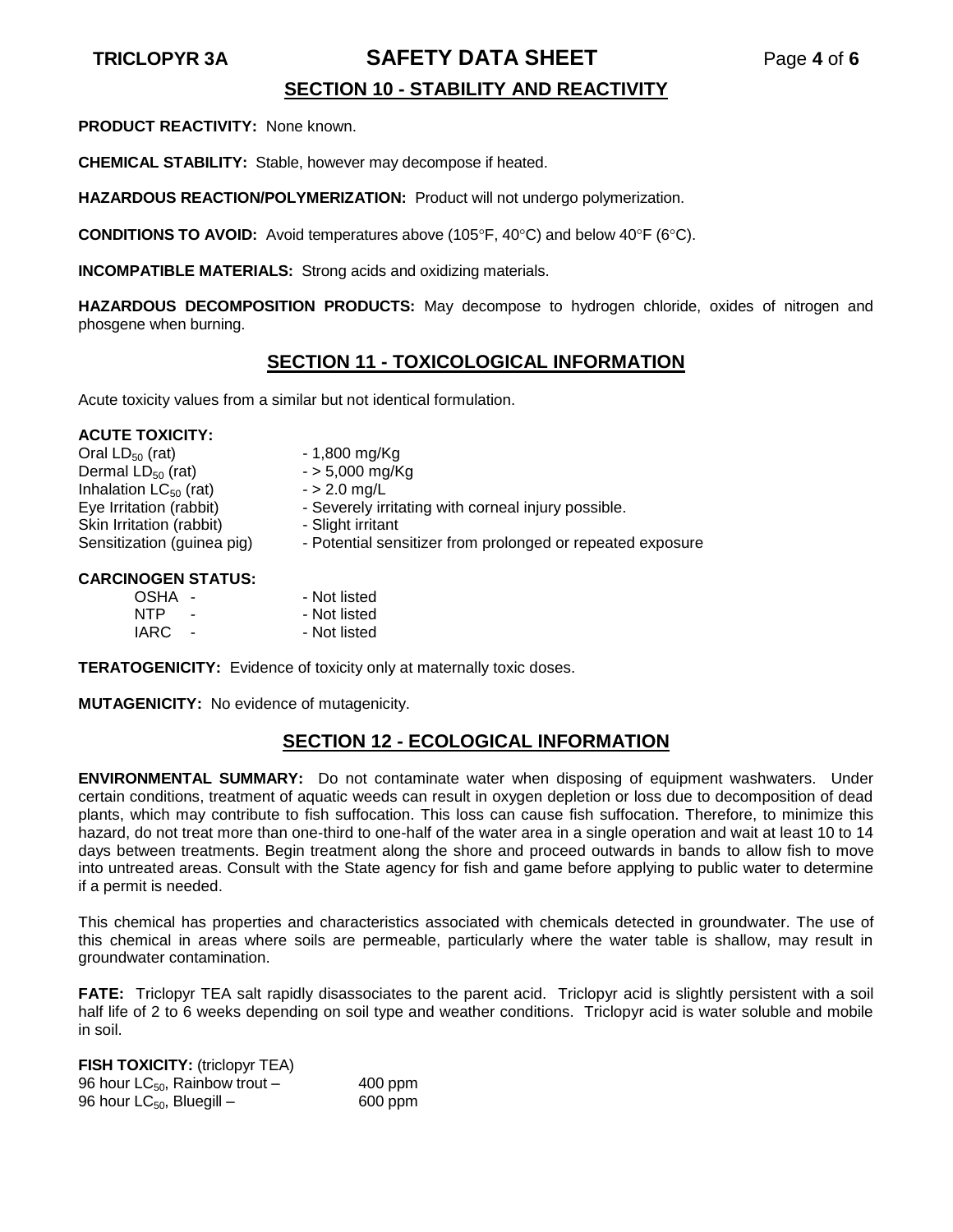**TRICLOPYR 3A SAFETY DATA SHEET** Page **5** of **6**

**AVIAN TOXICITY:** (triclopyr TEA) Dietary  $LC_{50}$ , Bobwhite quail –  $> 10,000$  ppm Dietary  $LC_{50}$ , Mallard duck –  $> 10,000$  ppm

**BEE TOXICITY:** (triclopyr TEA) – > 100 ug/bee

### **SECTION 13 - DISPOSAL CONSIDERATIONS**

Do not contaminate water, food or feed by storage or disposal.

**PESTICIDE WASTE:** Pesticide wastes are toxic. Improper disposal of excess pesticide, spray mixture, or rinsate, is a violation of federal law and may contaminate groundwater. If these wastes cannot be disposed of by use according to label instructions, contact your State Pesticide or Environmental Control Agency, or the Hazardous Waste Representative at the nearest EPA Regional Office for guidance.

**CONTAINER HANDLING:** Non-refillable containers: Do not reuse or refill this container. Offer for recycling, if available. Triple rinse or pressure rinse container (or equivalent) promptly after emptying.

(non-refillable <5 gallons): Triple rinse as follows: Empty the remaining contents into application equipment or a mix tank and drain for 10 seconds after the flow begins to drip. Fill the container ¼ full with water and recap. Shake for 10 seconds. Pour rinsate into application equipment or a mix tank or store rinsate for later use or disposal. Drain for 10 seconds after the flow begins to drip. Repeat this procedure two more times.

Refer to product label to determine if container is refillable and for complete cleaning and disposal instructions.

## **SECTION 14 - TRANSPORT INFORMATION**

### **DOT SHIPPING DESCRIPTION:**

Containers  $\leq$  119 gallons - Not regulated by DOT

**IDENTIFICATION NUMBER:** NA1993 **DOT PACKING GROUP:** PG III

Containers > 119 gallons – NA1993, Combustible Liquid, N.O.S. (triethylamine, ethanol), PG III

**DOT HAZARD CLASS:** Combustible liquid (> 119 gallons)

## **SECTION 15 - REGULATORY INFORMATION**

**CERCLA REPORTABLE QUANTITY:** 5,000 # (EDTA) (< 3% of product formulation)

### **SARA TITLE III STATUS:**

311/312 Hazard Categories – Immediate & Delayed Health Hazard, Fire Hazard 313 Toxic Chemicals – None known

**CALIFORNIA PROP 65:** Not listed

**TSCA:** This product is exempted from TSCA because it is solely for FIFRA regulated use.